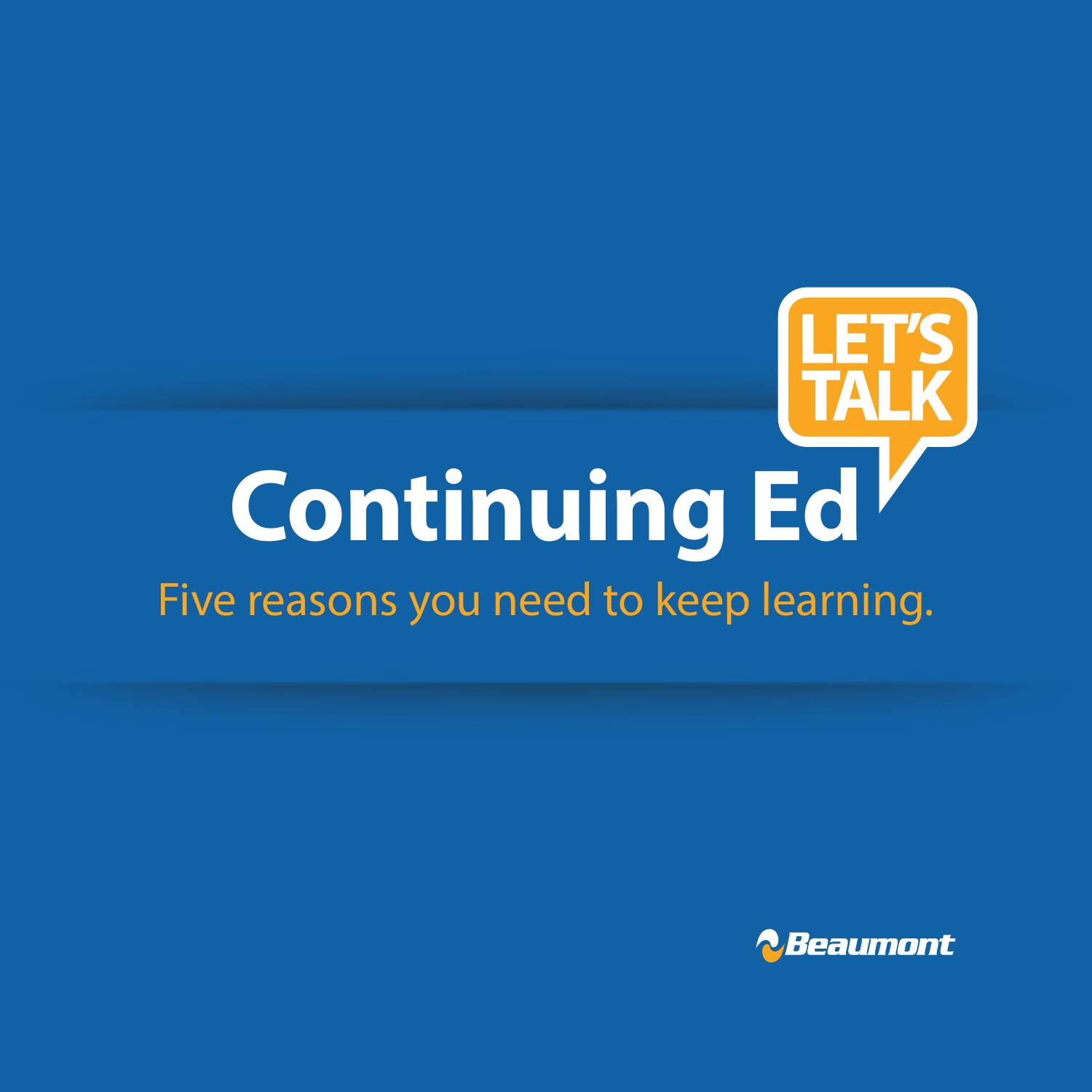# **Continuing** Education

According to Tim Lohrentz of the National Network of Sector Partners, having employees continue their education can improve a company's profitability by increasing revenues and decreasing expenses. The bottom-line can be improved by employee education through the following five ways:

- **1 Increased ability to take advantage of innovation**
- **2 Increased rate of employee retention**
- **3 Reduced rate of employee absenteeism**
- **4 Increased quality of work**
- **5 Increased productivity**

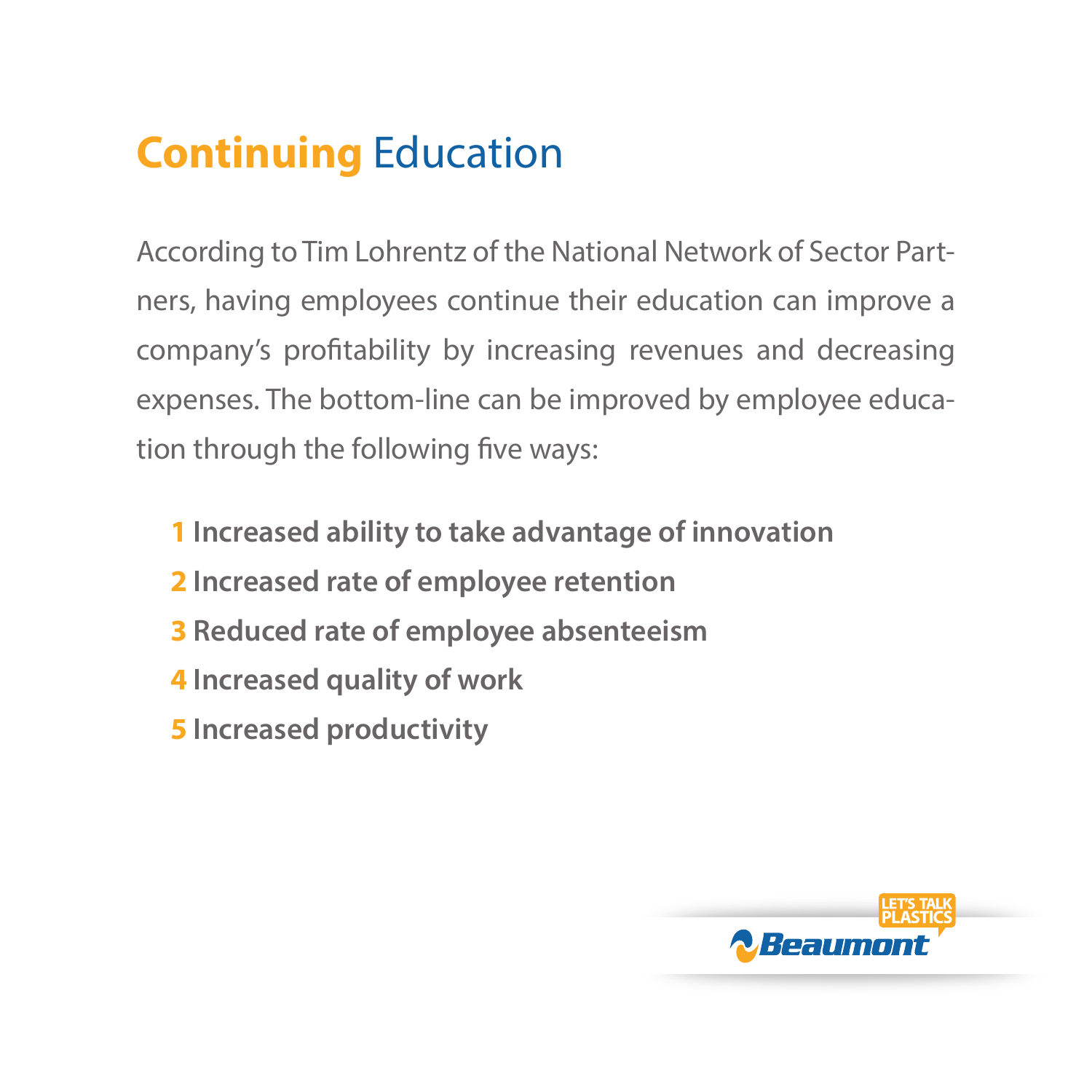## **Change** is Inevitable

Increasing these areas of employee work will, in turn, increase a company's return on investment (ROI). According to the Milken Institute Review, firms that invested more into employee development outperformed companies that did not have employees continue their education. While continued education is essential for all businesses wanting to do well, it is especially important in the field of Plastic Technology. Constant changes can easily put a company's knowledge and technology behind. **In order for plastics companies to stay on top of their game, it is imperative for them to incorporate continued education.** The following provides an in-depth look at the five factors that ultimately affect a company's bottom line.

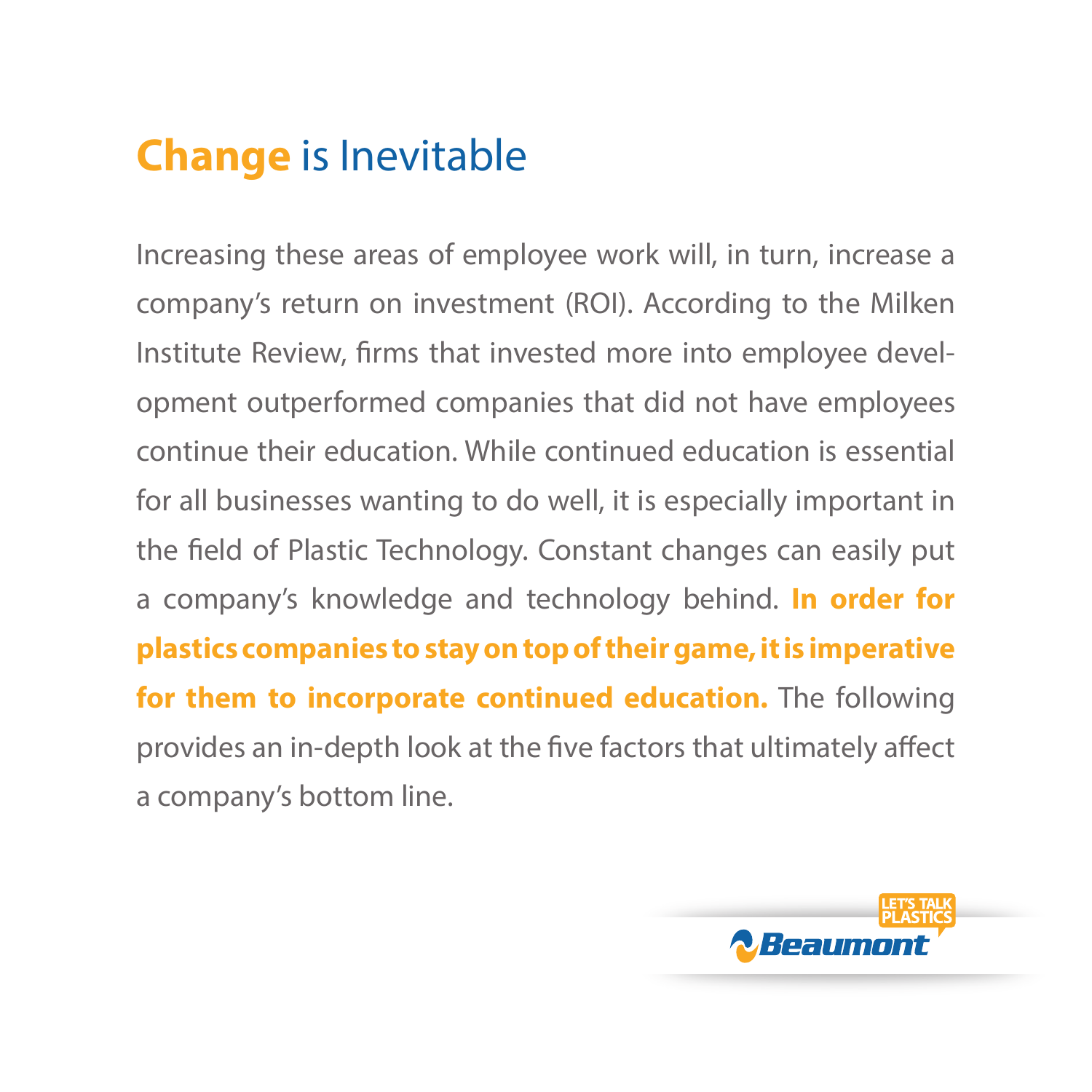# **1** Increased Ability to Take Advantage of Innovation

With constant technology changes occurring in the Field of Plastics, it is very important for companies to be aware of the changes and be able to take advantage of the innovations. When employees learn about the new technologies it allows them to be better utilized for the benefit of the company. Many employees are very capable workers but lack some of the knowledge and/or skills required to advance. With further education, these workers can become valuable assets to their company.

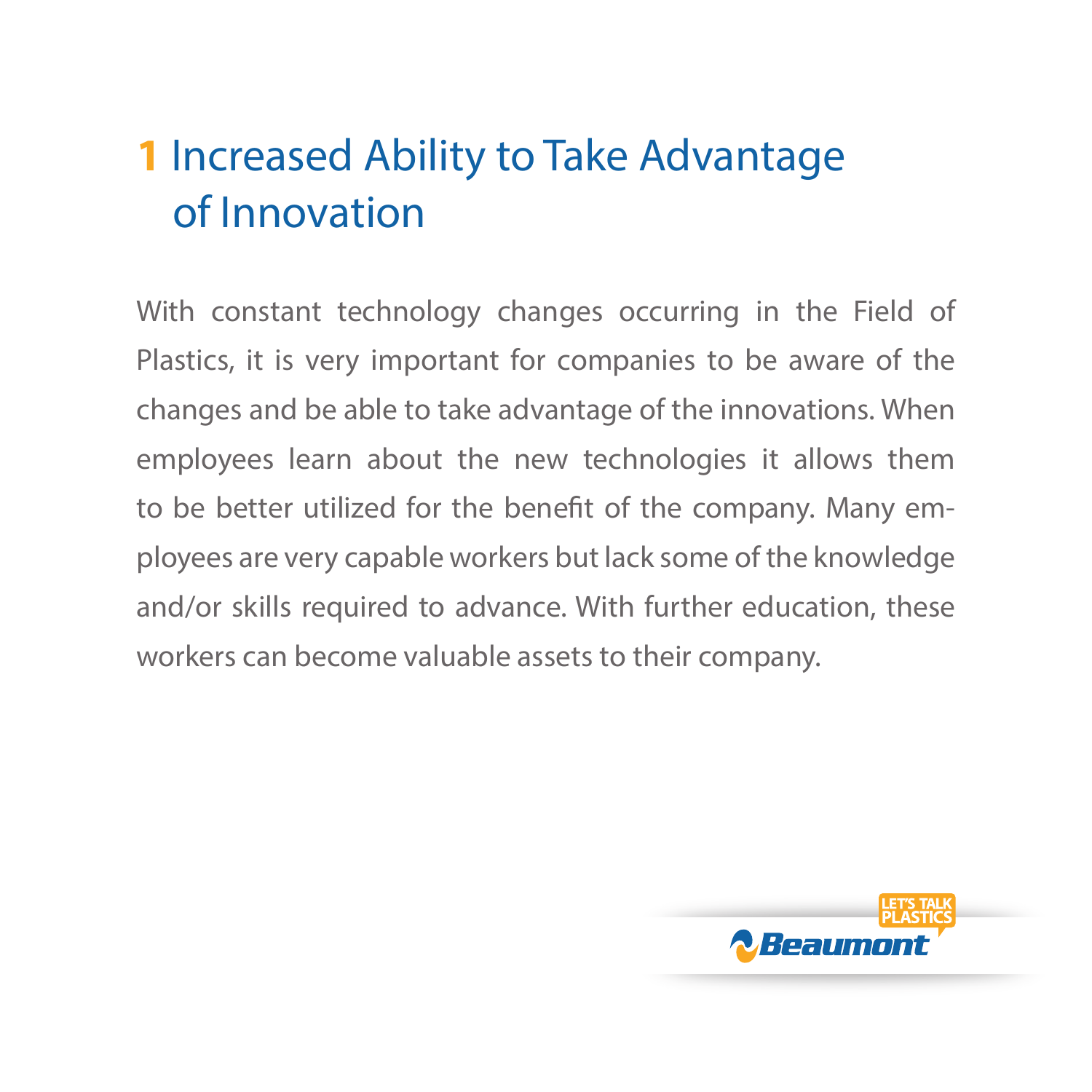### **2** Increased Rate of Employee Retention

Research shows that employees who receive further education from their company are more likely to stay with that company for a longer period of time. According to a study conducted by Spherion Atlantic Enterprises LLC, **"6 out of 10 respondents who received training or mentoring said they were very likely to remain with their current employer for the next five years."** This statistic is important when considering employees working for a plastics firm. Much of the information that employees need to know is complex and it is much more efficient to continue educating employees to keep them satisfied within their job than to hire new employees.

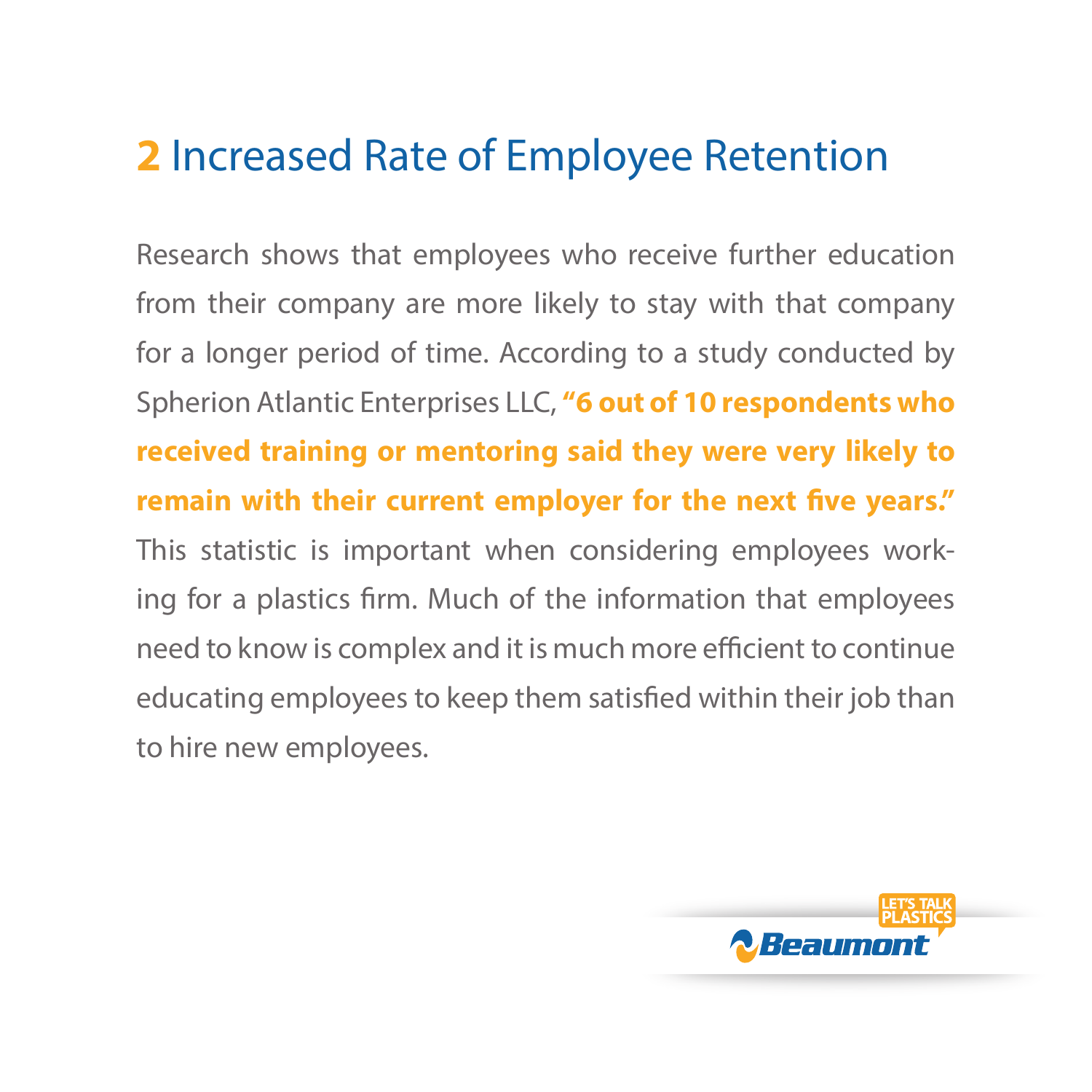### **3** Reduced Rate of Employee Absenteeism

Continuing education leads to decreased absenteeism among employees. This allows for a more efficient work environment and higher productivity. **In a survey of 500 CEOs, one-third stated that absenteeism was reduced after employees received more education/training.** Continued education increases job satisfaction for employees, which decreases absenteeism because employees are happier in their work environment. According to the article "Continuing Education Gives Job Satisfaction," **60% of employees who received further education reported that they had a higher level of job satisfaction afterwards.**

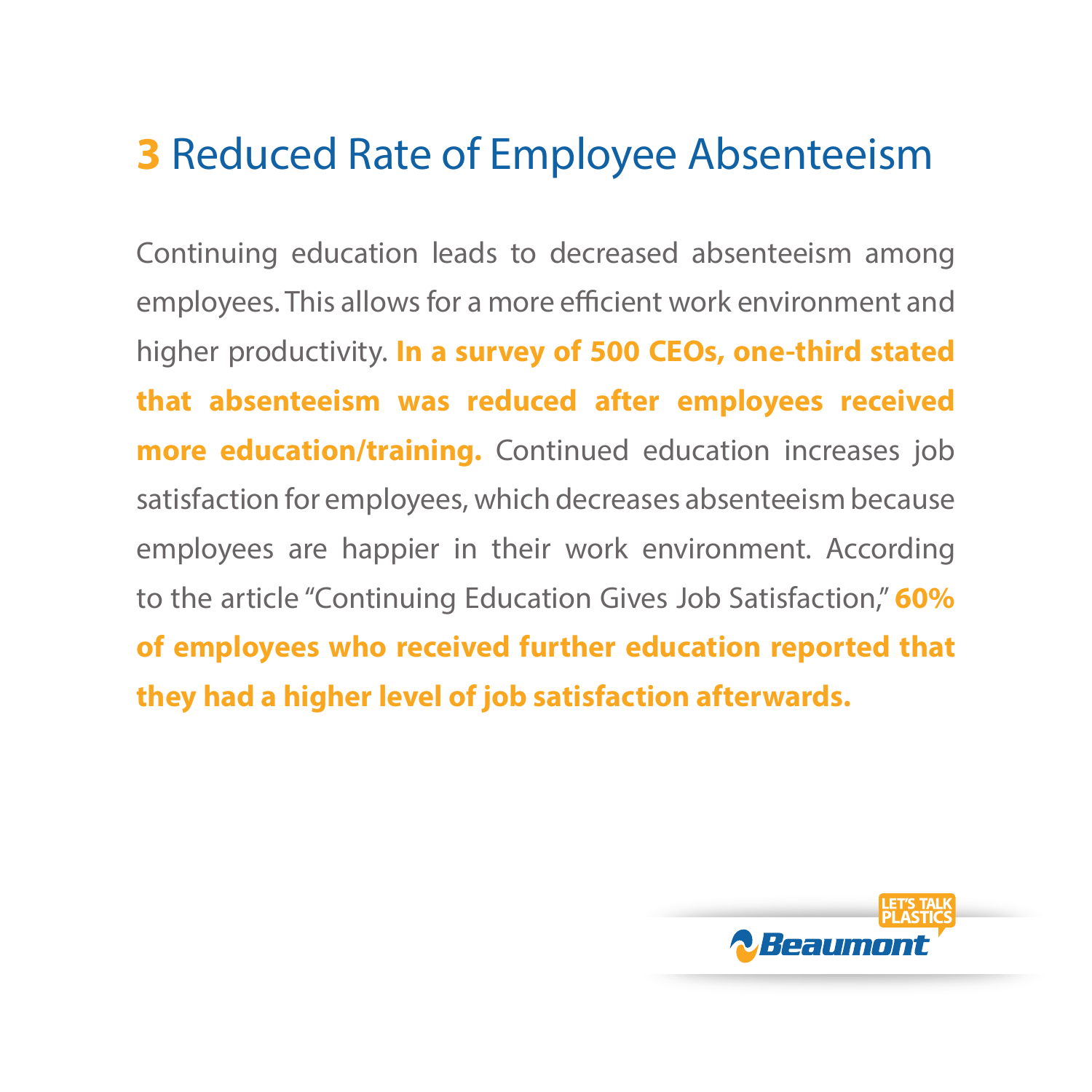## **4** Increased Quality of Work

An increased quality of work is extremely important for companies working in plastics. When **quality is increased** there is a reduction in waste, product rejection, and error rate. Reducing these will decrease the company's expenses, which leads to a higher ROI. Additionally, reducing these problems helps diminish the time it takes to produce the products, which leads to increased productivity. This **saves vast amounts of money** for the company and **increases its profits.** Improved quality also helps increase customer satisfaction and retention. This helps grow a company's customer base, which can lead to **increased revenues.** 

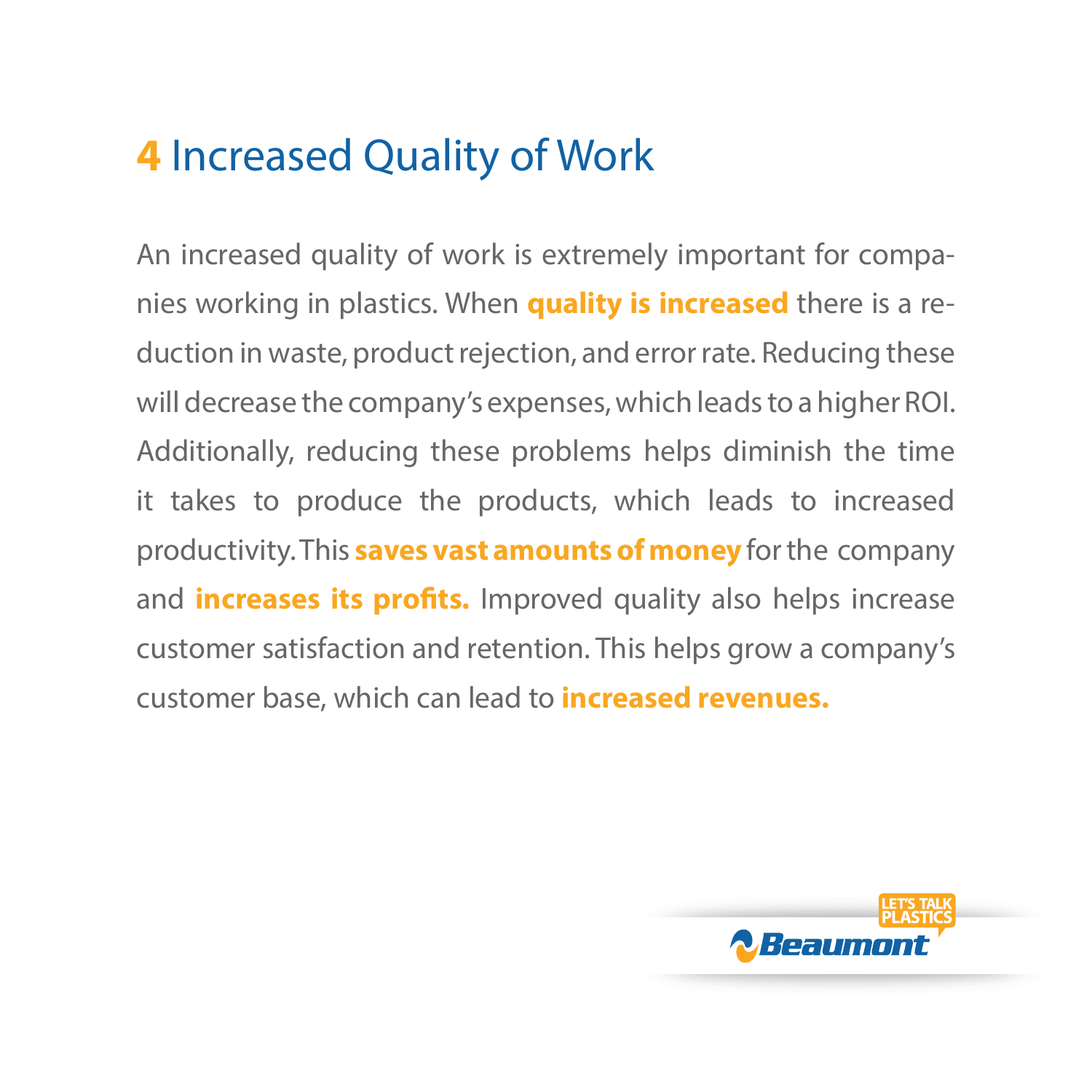## **5** Increased Productivity

### **Increased productivity has many benefits:**

**Less time spent per task or per unit Increased output of products or services Time savings for managers and supervisors Improved capacity to use new technology** 

Efficiency leads to better productivity, which leads to a larger ROI. Studies in the United Kingdom show that training greatly improves productivity, with some companies experiencing an **80% increase** in productivity after training. Improved productivity is especially important in the plastics industry since the basis is for companies to produce products. Better productivity increases the output which helps raise profits.

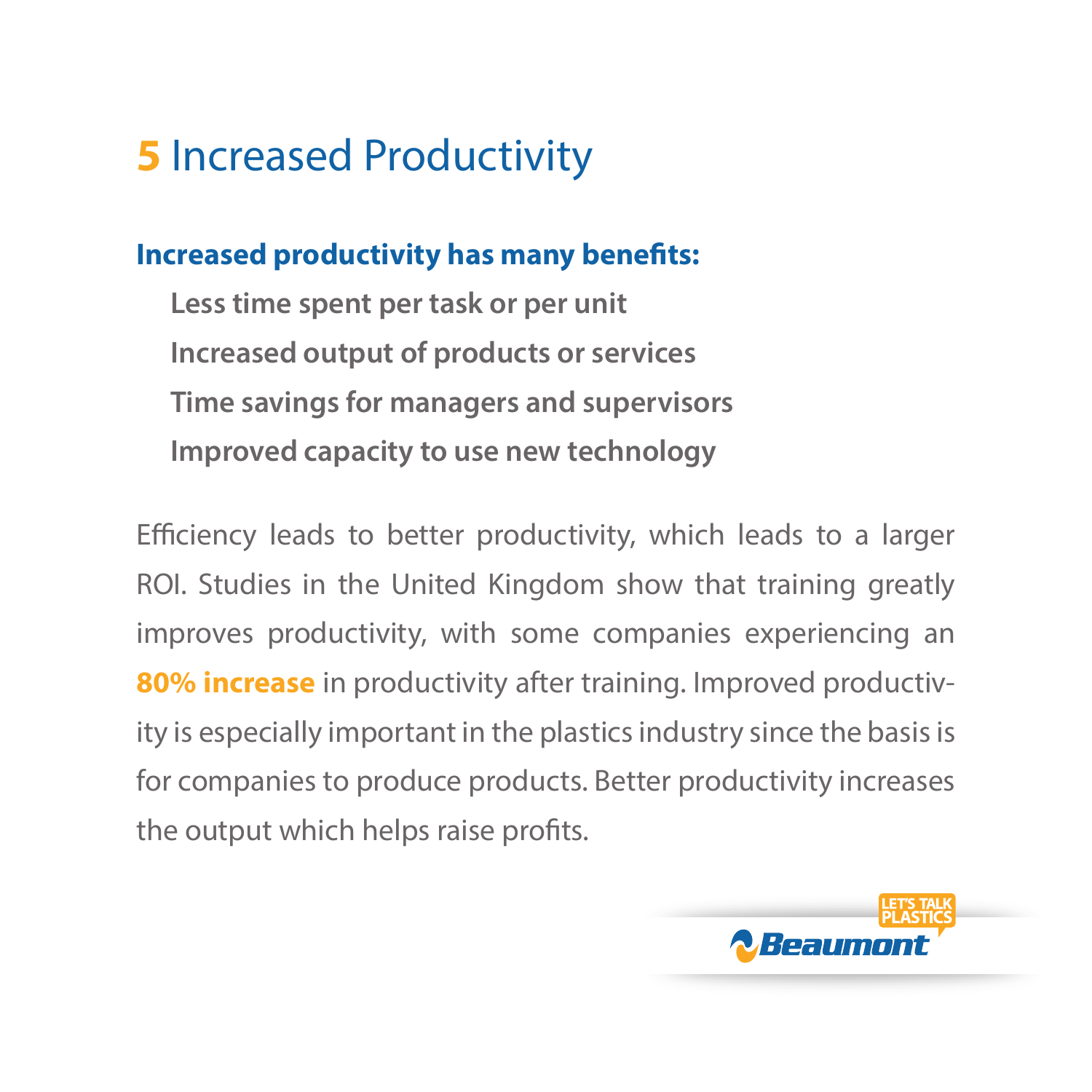### The **Power** of Education

If you want to be successful in the world of plastics, it is necessary to continually acquire new knowledge and implement leading edge technology. Having employees continue their education in plastics is essential since it is an ever changing field. The benefits of continuing education positively impacts business in numerous ways. Most importantly, It gives companies an advantage over their competitors by strengthening their employees fundamental understanding. The power of education should never be underestimated. **For more information on continuing education in the Field of Plastic Technology, please visit Beaumontinc.com/training.**

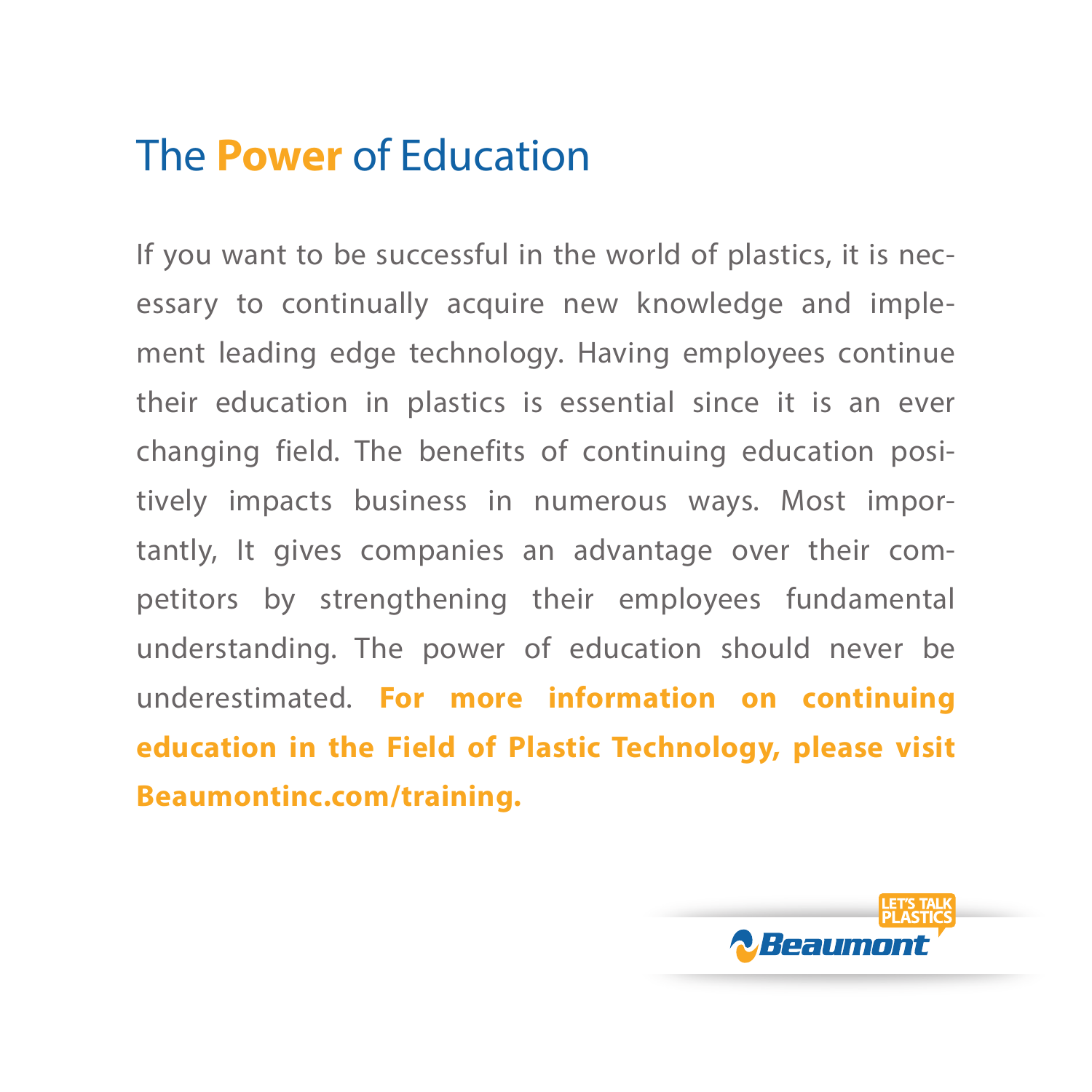

1524 E. 10th St. **|** Erie, PA 16511 USA **| p:** (814) 899-6390 **| f:** (814) 899-7117 **| e:** info@Beaumontinc.com **| www.**Beaumontinc.com